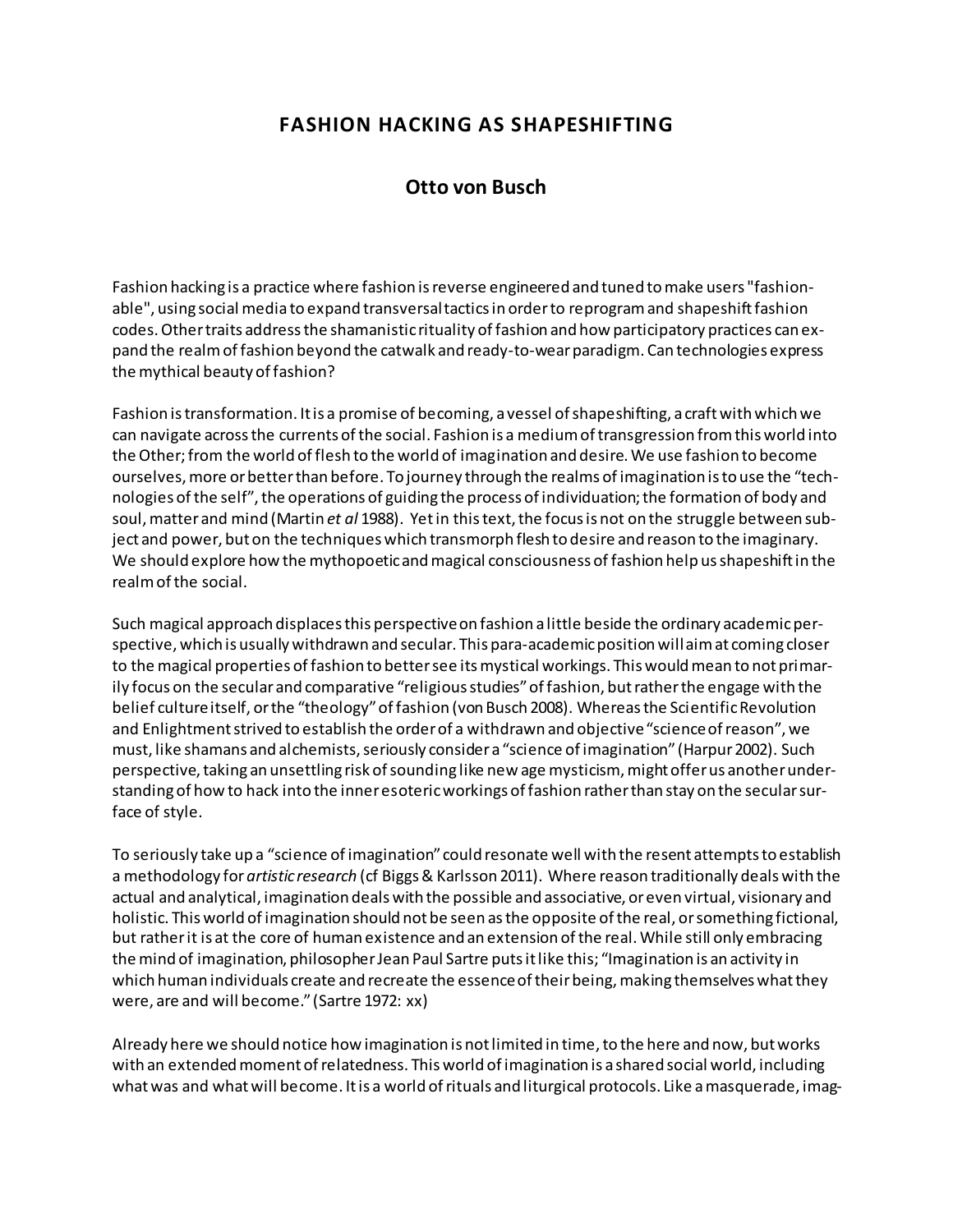ination is not there to hide us from each other, but to bring us closer to each other: not too unlike fashion. But the shared imagination is also highly material as it is transsubstatiated as a shared manifestation of mind and matter. It is an alter-reality and, according to anthropologist Susan Greenwood, operating is this reality requires a "change in the *mode*of consciousness" to an associative "not only, but also" perception of the world in order to be rendered sensible (Greenwood 2009: 149). To see these associative and sensual patterns we need to don a "magical consciousness" and undo the Cartesian split between spirit can body, mind and matter, magic and science (Greenwood 2009: 4). This would challenge the researcher to train an associative sensibility to better trace what Gregory Bateson called "the flow of relatedness" (Samuel 1990).

We could put fashion somewhere along the axis between magic and science to unravel some of its properties that relate to the technologies of the self, and it is through this dimension we might easier spot the connection fashion has with art. To use the words of Paul Klee: "art does not reproduce the visible; rather, it makes visible" (Klee 1919: 28). In a similar vein, if we consider fashion as something of a religion of consumer society, we should investigate how fashion makes this spirituality visible. Yet, we should not take the mechanisms provided by the fashion industry as ouronly operational tools, but rather we will need to hack into the mythical properties of fashion. We need to reverse engineer the forces and processes at play and use the hack as a "trickery and manipulation of a system" (Cramer 2003) into the spiritual technologies of fashion.

The system of fashion is a *perpetuum mobile*, a machine in perpetual motion propelled by a "self-feeding, self-sustaining, self-propelling and self-invigorating process" (Bauman 2010: 55). When we are in fashion we manage to synchronize our technologies of the self with the workings of this*futuring apparatus*. Like a magic machine of light, fashion renders our prospective selves visible and radiantly bright. In this way, fashion is a spirited prism or kaleidoscope which helps us see beyond our doom of flesh, or a bonfire guiding our lost ships to the shining lands. Or as put in the movie *The Devil wears Prada*: it is a "beacon of hope".

The technologies of the self help us navigate the continuum between our world of flesh and the Other, or Imaginary. Or rather; they are technologies which help us see how our world is just a fraction of the Other, an ephemeral passage in a vast ocean of the Imaginary. What we consider the world of reason is the mere shadow of the Other. By wearing the skin of an animal the Shaman becomes the spirit of that *spiritus famailiarii*, using rituals to shapeshift through the passages between this world and the Other. Shapeshifting is one of the many means of travelling from the world of flesh, the world of reason, through the obscure passages of the Imaginary. The skin does not reproduce the animal, the skin renders the spiritual passage of the shaman visible. "Skin-shedding is a variation, rich in metaphor, for shape-changing; for it tells us, among other things, that there is only the softest, mistiest skin between this world and the Other." (Harpur 2002: 16)

Shapeshifting is just one aspect of how to take on journeys through the "daimonic reality" (Harpur 2002) of imagination. It is part of what we can call the *occulture of fashion*, where perhaps the most important asset of fashion is its cathartic character. It is a vehicle of purification, a spiritual craft, both a vessel and ability. In its promise of transformation it is a way of leaving the sickness of time behind, of changing one skin for another, one reality for a new for modes of existence. Just like in the movie *The Craft*, where four teenage girls embrace magic to navigate the strained juvenile and transitional angst, it is a period and position of *in-between*, and a balance on a blades edge. This twilight zone puts attention to the *inter-esse*or the in-between explored by Dutch philosopher Henk Oosterling (Oosterling 2009; Oosterling & Ziarek 2011) where modes of symbiotic integration replace the Cartesian atomization and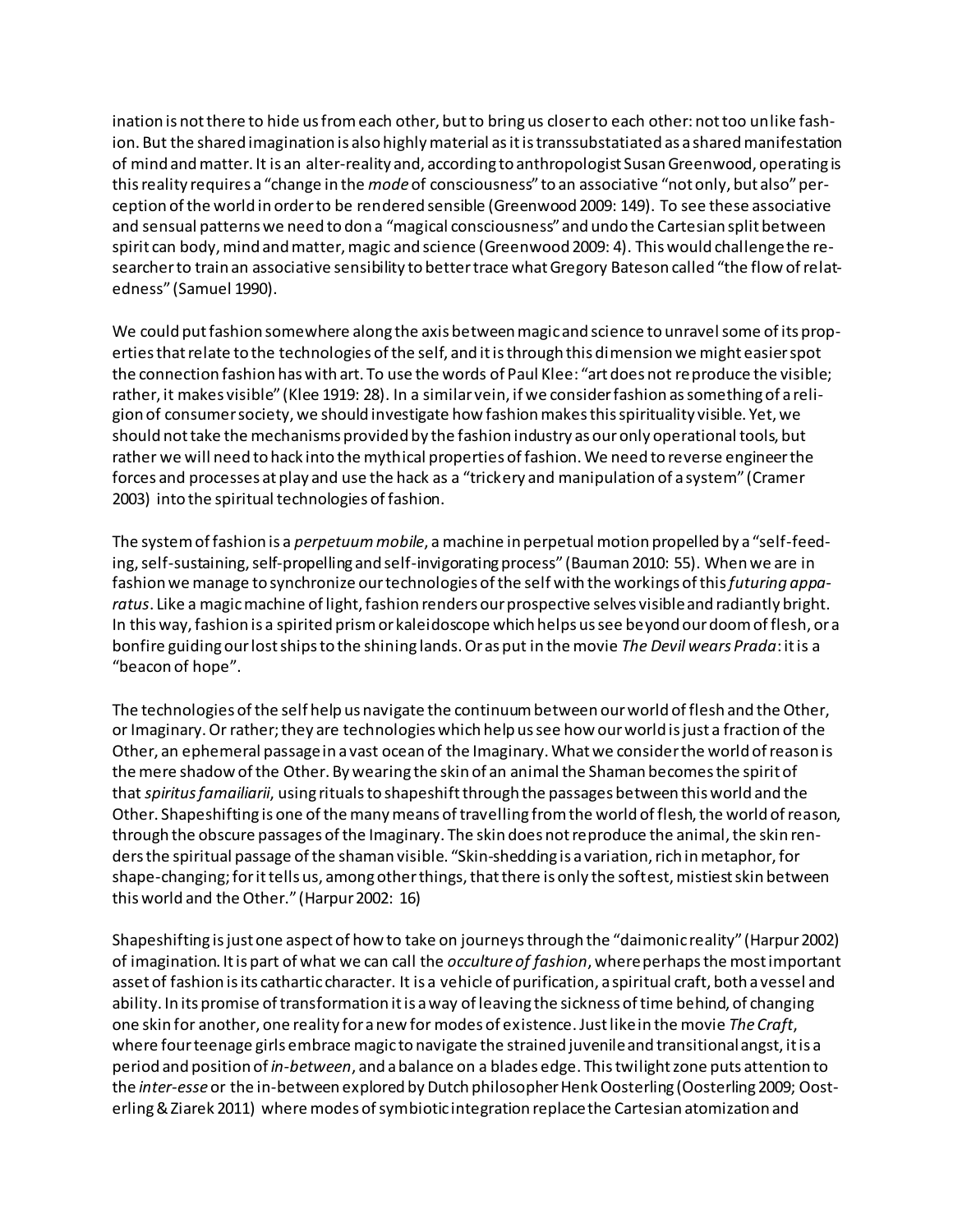mechanization of awareness and analysis. As Oosterling notices, to design is to *dasein*, to be in-between, at the inter-being.

The shapeshifting offered by fashion is ephemeral. The combustion of the now, fuelled by desire, is the power that bursts apart the moment to move into the next. In the continuum of time, the continuous shifting character of fashion leaves it active in the time of *Kairos*, of the moment, rather than in *Chronos*, the continuation of time. Fashion is indeed a fleeting moment, a passion, and it helps us escape the chronically actualized suffering of the prolonged persistent. Fashion is the technology of transformation, fuelled by the current of kairos, which makes travel to the Other possible.

Indeed, today we live in times where kairos is at the heart of everyday passion, where cheap fashion allows our everyday with instant gratification, impulsive change and desire permeates our lives. A desire for that next Other moment, the craving, desire, coveting, or that promising daimonic reality we simply wish for.

To be in fashion means to surrender to the elements of time, but also to affect it, be affected and engage in the shaping of time as it washes over your body and through your soul as a mirror darkly. Fashion is not an issue of identity in a static sense, as fashion is always becoming something else, it is a hybrid shape in transit, or even *a sign of motion*. As we step into the changing cabin of the fashion store the mirror offers us to shift shape – "who do you want to be tonight?"

This is the true shamanist aspect of fashion; it offers us a new skin, a passage through the thin membrane dividing the real and imaginary. The fashionista is a shaman, a ritualistic dimension traveller of "spiritual force in which the dream becomes the world-paradigm" (Aldhouse-Green 2005: 172). Using shapeshifting alters the perspective from the engineer's to that of the alchemist or shaman; "to create fire you don't have to first build a match factory; the fire is within the wood and all you need to do is to rub two sticks together until they shapeshift into fire." (Perkins 1997: 25)

The fashion garment is an *objectile*, a product projected into the future, aimed at our aspirations. With the help of fashion, a signifier becoming constantly new and flexible, we can shapeshift into our desired alter ego, liberating the potential of the self, becoming our aspirational representation, someone in our inner wishes, if just for a night. We drape our body in a dream, wordless communication of shared yearnings. A sacrifice of energy to fashion promises inner transformation. It is a continuum; fashion is energy is matter is energy. To shapeshift one "fights fire with fire", challenge the dog by becoming a dog, change shape, change skin. At least this is the dream; by donning fashion one becomes fashion. "What is shapeshifting? In its simplest form, it is changing shape. And what is shape? Shape is a pattern of energy. Change the energy and you change the shape." (Levy & Bruce 2010: 46)

Shapeshifting is change from cellular to personal to legional level to transform in order to transform along the continuum between reason and imagination. We transform from unborn to living, from living to dead, and many times in-between, at every occasion via a rite of passage. The shapeshifting shaman guides his community through the transitions "paving the way for the soul-journey between worlds" (Aldhouse-Green 2005: 174).

Alchemy is the practice of shapeshifting matter. To transpose the energy of substance into another, guiding the flow of becoming towards transubstantiation. In alchemy this is not only an issue concerning form, as in transformation, but the essence of matter and the correspondence between matter and the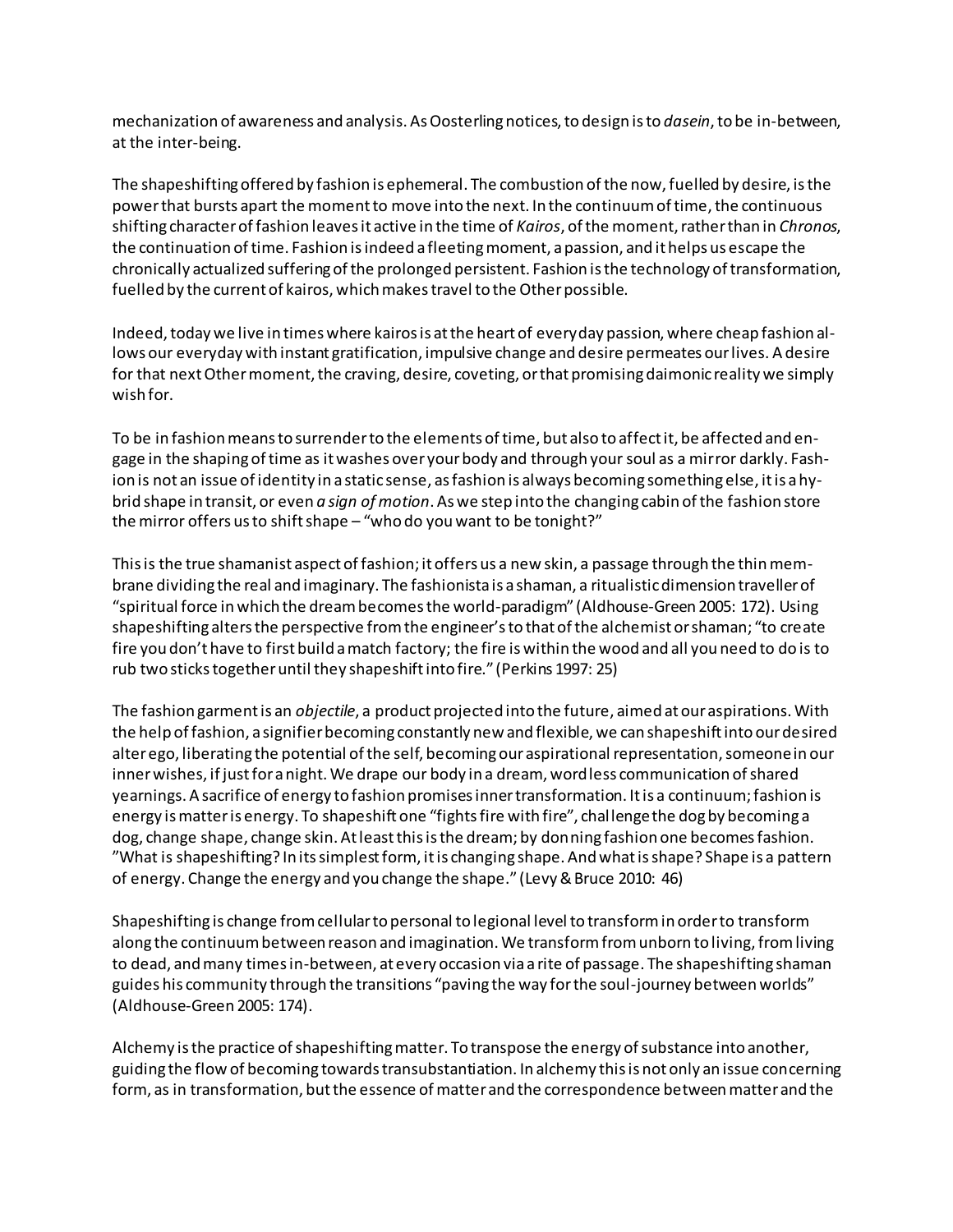transposing will, the soul. The soul of the alchemist had to be purified through ritual, together with the material substances and liquids, otherwise no transition would come to be. Taking on the heritage of Plato's *Timaeus*, this was the *techne*, the art/science of the craftsman, the *demiurgos*(Mohr 1985). As for Plato, the change does not only happen in the realm of the ideal, but is intimately connected to the material crafts, the daimonic techniques of transubstantiation.

What the alchemist or shapeshifter does is breaking into the code of matter or hack the technologies of becoming. The hacker is a dissident crafter, a *design demiurge*. The descendant disciplines of alchemy, chemistry, mechanics, technology, are all codes and programs guiding the technologies of matter as well as the self. In a similar vein we could understand the alchemy of fashion as a technology of code.

Here code does not signify a computer program, but the operating system of matter itself, not too unlike how Manuel DeLanda argues for the actualization of the virtual properties of reality (DeLanda 2002). Code is the command-based shapeshifter, reassembling parts of the actual. Code is the praxis of matter. As noted by media theorist Eugene Thacker; "Code is a set of procedures, actions, and practices, designed in a particular way to achieve particular ends in particular contexts. Code = praxis." (Thacker in Galloway 2004: xxi)

Code is the magical formula of transformation, the enactment of material praxis, like the "hocus-pucus" of the wizard, which generates a transposition of material bodies. Indeed, the magicians' use of "hocuspocus" derives from the catholic liturgical formula "hoc est corpus meum" – this is my body (Cramer 2005). The religious ritual is executing the technology of self and purifying the soul by confession and redemption. This makes language a special code of religious practice, it puts attention to transformation, just like in magical manifestations and software: "code is the only language that is executable" (Galloway 2004: 165).

The "computational couture", where fashion meets technology (often in the form of electronics), can use the fashion code as actor, actuator, instructor and affector. This was my proposition in the project *Fashion Fianchettos*, where oversized t-shirts were marked with chess coordinates and participants draped the fabric and took notes on the sartorial code of the new shapes (von Busch 2010). These programs explored new ways of disseminating fashion as a set of mathematical functions and minimal algebraic codes, similar to that of chess notations. The result was new drapings that could be sent between fashionistas as Facebook status, Twitter or SMS updates. The project was in itself a code, a praxis, a shapeshifting formula of distributed magic, a spell of transformation, a journey of draping through social media.

Fashion, like most other technologies, works with amplification, facilitation, delegation and in the end; pacification. If we like the promise of the destination, what we see in the mirror, we buy the garment and hook on to the flow of transubstantiation. "Be what you can be". Fashion is a technology that releases new capacities and, user-friendly as it is, leaves us blind to its inner workings. As we use the garment, which is an active choice, we double-click it, yet can't see the code from which it originates and operates.

As shapeshifters we need to become the element we engage with. Just like the fire is*inside* the wood, fashion is*inside* the technology of the self. We ally with the energy of fashion. Reverse engineer, hack and shapeshift. We trace, delineate and become fashion in order to change fashion into what it can be. With a participation of the senses, a cultivation of attention and engagement of skills we can form an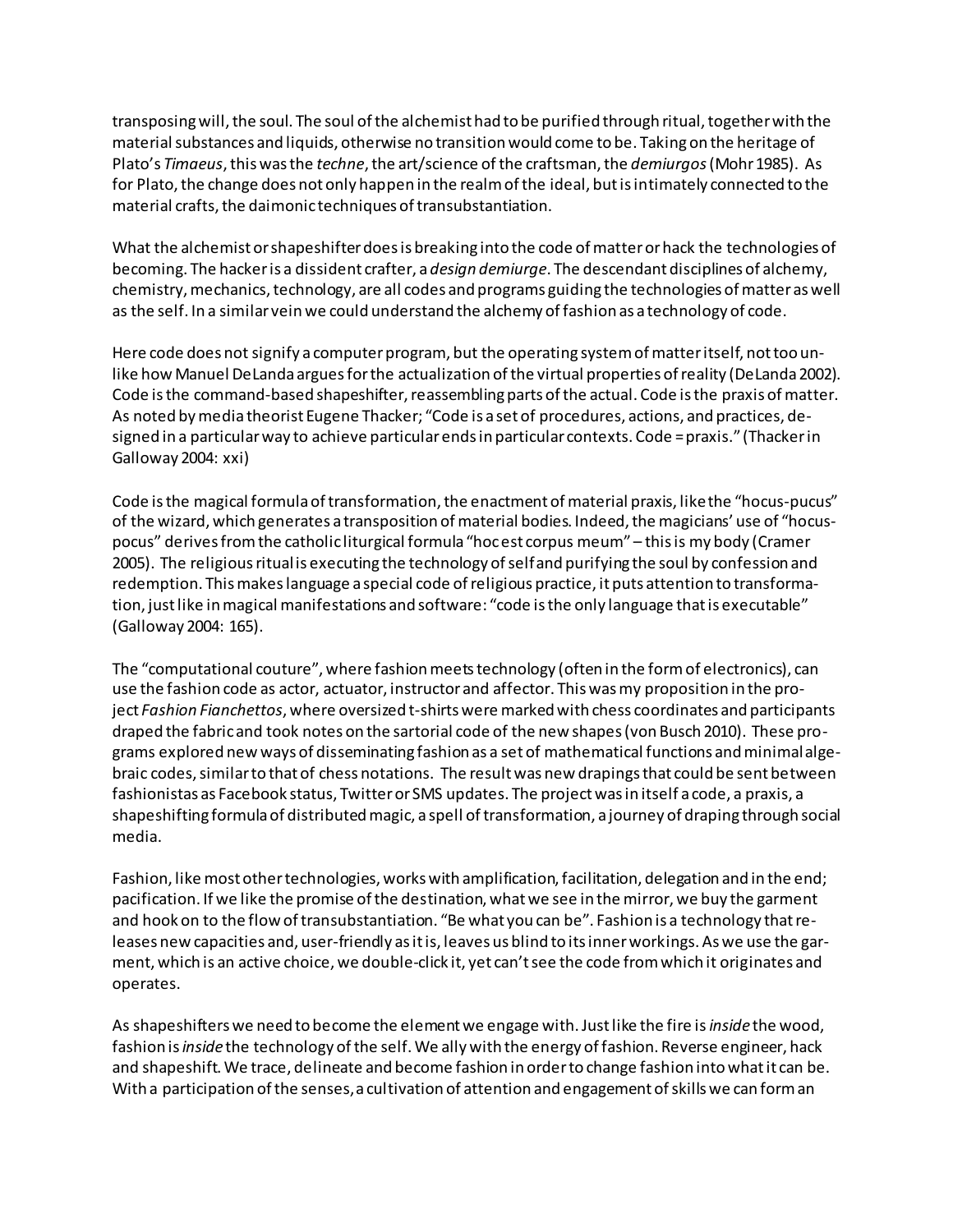open culture around how to approach wearables through the shapeshifting character of fashion amplifying and intensifying the technologies of the self.

One student at the Fashion and Technology course I ran at K3, Malmo University, Jenny Nordberg, engaged with the stigmatizing processes of fashion. Jenny's argument was that the worst critique you can get for your appearance is silence from your friends. Thus the "digital bruise" shirt was a shirt reacting on a sudden silence. If the ambient noise level dropped the microprocessor activated a hidden aquarium pump, which started "bleeding" out invisible ink from within the shirt. This caused the fabric to bruise until someone started comforting the wearer, that is speaking and once again raising the ambient sound, thus stopping the process. The invisible ink started fading away after a few minutes, "healing" the bruised social wound. This shapeshifting process used wearables to reveal some of the mythic properties of fashion, using several media to shapeshift the wearer and render some of fashion's inner workings visible as social skin.

In Nordberg's example, a microprocessor was used to uncover an everyday feeling of discomfort caused by fashion, revealed through shapeshifting, and also the social rituals that recover the face of the wearer. Every culture has specific social ceremonies connected to appearance and the social skin. Rituals of welcoming and departing, protection against the weather, curses and bad luck. Often they also have specific craft objects to safeguard the wearer. Take for example the evil eye, the gaze of envy, the magical and malevolent gaze (so common in fashion); "The opposite of the gaze of love is not the gaze of hate, but that of envy, passive, unliving in itself, vampirically attracted to the life in others." (Bey)

The Evil Eye is a jinx called forth by the sin of envy – protection can come from symbolic talismans projecting the "good eye", sometimes called the "eye of Abraham" (Ulmer 1994: 11f). With what craft of imagination do we render the good eye visible today?

Here local crafts can play a central role. Not in an exotic sense but with the tracing of the migrations of skill we can find new patterns of relations, new inter-esse in the occulture of fashion. For this we should not only be embracing the techniques of craft but also the folk belief, cottage worship, rural base communities and the local cultivation of esoteric imagination. What does the local demiurge do? What daimonic reality does he conjure through his craft? What does the witch craft?

If we take on the exchange of crafts seriously, not only in simple techniques, but the sorcery of sensory of imagination, we can truly enrich the toolbox for exploring the potential of wearable electronics and "smart textiles". These are the forces and codes we can hack, plug-in, and intensify into new empowering technologies of the self. This local engagement with mythopoetic craft can be the alter movement to the hackerspaces; a distributed heresy similar to that of the Movement of the Free Spirit and a cultivation of the human spirit towards the true "alchemy of the self" (Vaneigem 1998).

Turn passive believers into engaged users; leave no hands idle. Show the fashionistas there is only the softest, mistiest skin between them and their manifested imagination. Release the open culture, share the code and educate the mechanics of the self how to surf on the flow of fashion and become fashionable.

Shapeshift. Become a warlock of vogue, an enchanter of fashion, a*magus à la mode*.